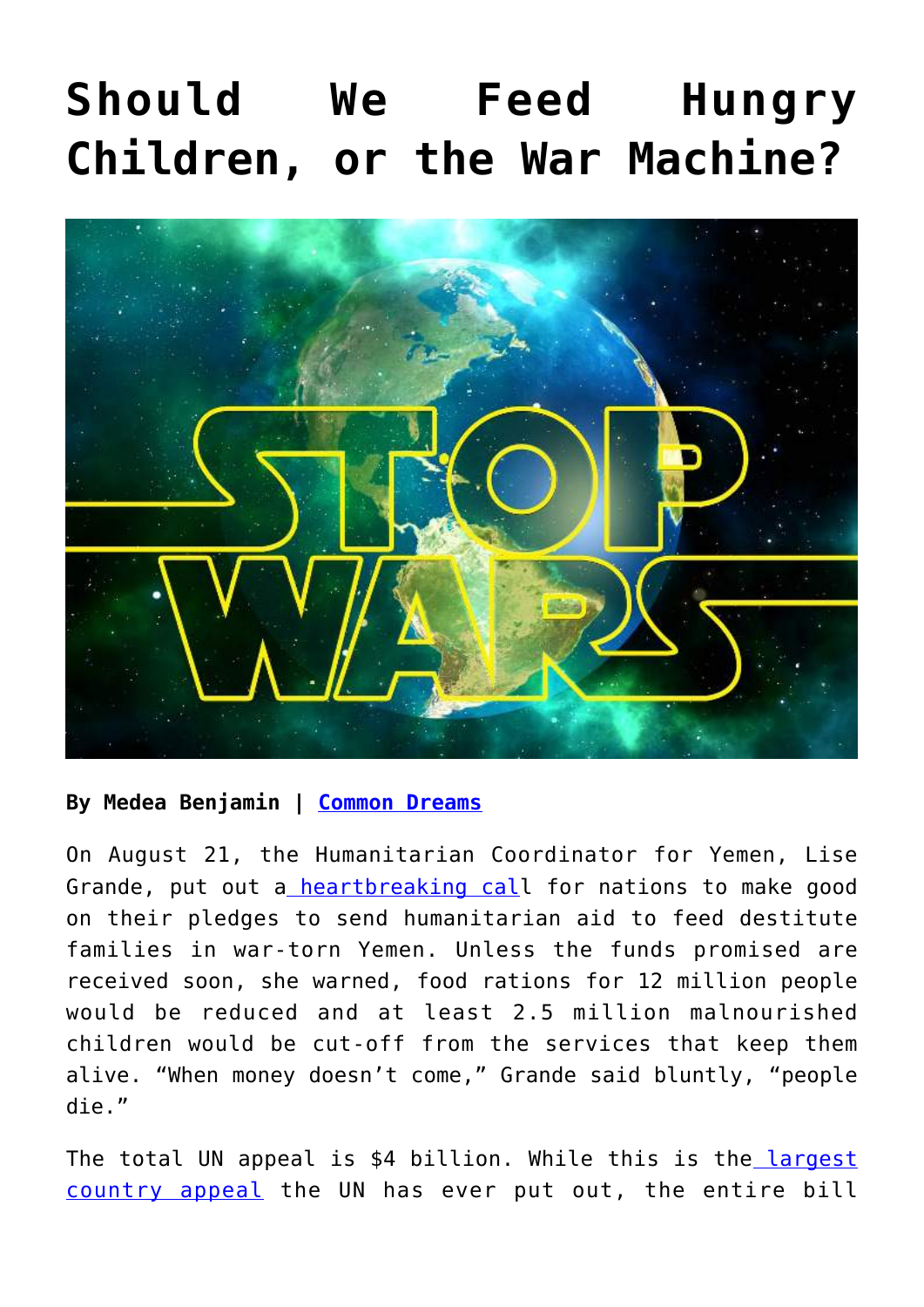represents only two days of the 2019 US military budget of almost \$700 billion. Lacking generosity, th[e US offered](https://www.reuters.com/article/us-yemen-security-un/u-n-calls-out-saudi-arabia-uae-for-not-paying-yemen-aid-pledges-idUSKCN1UD2HF) a mere \$300 million—less than four hours of Pentagon spending. Meanwhile, US companies rake in billions of dollars selling the weapons to Saudi Arabia that are in large part responsible for this humanitarian crisis.

Our elected officials have chosen to prioritize the pursuit of military hegemony over the wellbeing of our people.

The wild disparity between money for feeding people and money for arming the military is reflected here at home. In 2018, the federal government spent \$68 billion on the Supplemental Nutrition Assistance Program (SNAP), which provided food to [40](https://www.cbpp.org/research/food-assistance/policy-basics-the-supplemental-nutrition-assistance-program-snap) [million people.](https://www.cbpp.org/research/food-assistance/policy-basics-the-supplemental-nutrition-assistance-program-snap) It would take only ten days of the Pentagon budget to cover that tab, but this administration says it's too expensive and is trying t[o cut eligibility](https://www.motherjones.com/food/2019/07/would-the-latest-snap-cuts-kick-a-bunch-of-rich-folks-off-food-stamps/) for food to the poor.

What if, instead of military interventions, the US decided to fight global poverty?

Columbia University's Jeffrey Sachs, one of the world's leading experts on economic development, has estimated that [the cost to end world poverty is \\$195 billion per year.](https://www.nytimes.com/2005/04/24/books/review/the-end-of-poverty-brother-can-you-spare-195-billion.html) With the upcoming 2020 military budget proposed at \$750 billion, the US could feed the world's hungry and still spend twice as much on its military than the number two spender: China. It would also serve our national interests. Feeding the poor would certainly win us more friends around the world than deploying another aircraft carrier.

If we decided that we'd rather focus on education, a portion of our military budget could finance [the College for All](https://www.sanders.senate.gov/download/collegeforallsummary/?inline=file) [program](https://www.sanders.senate.gov/download/collegeforallsummary/?inline=file) proposed by Senator Bernie Sanders, which would eliminate existing student loan debt and make all public colleges and universities tuition-free for \$47 billion a year. In fact, we could implement this program 14 times on this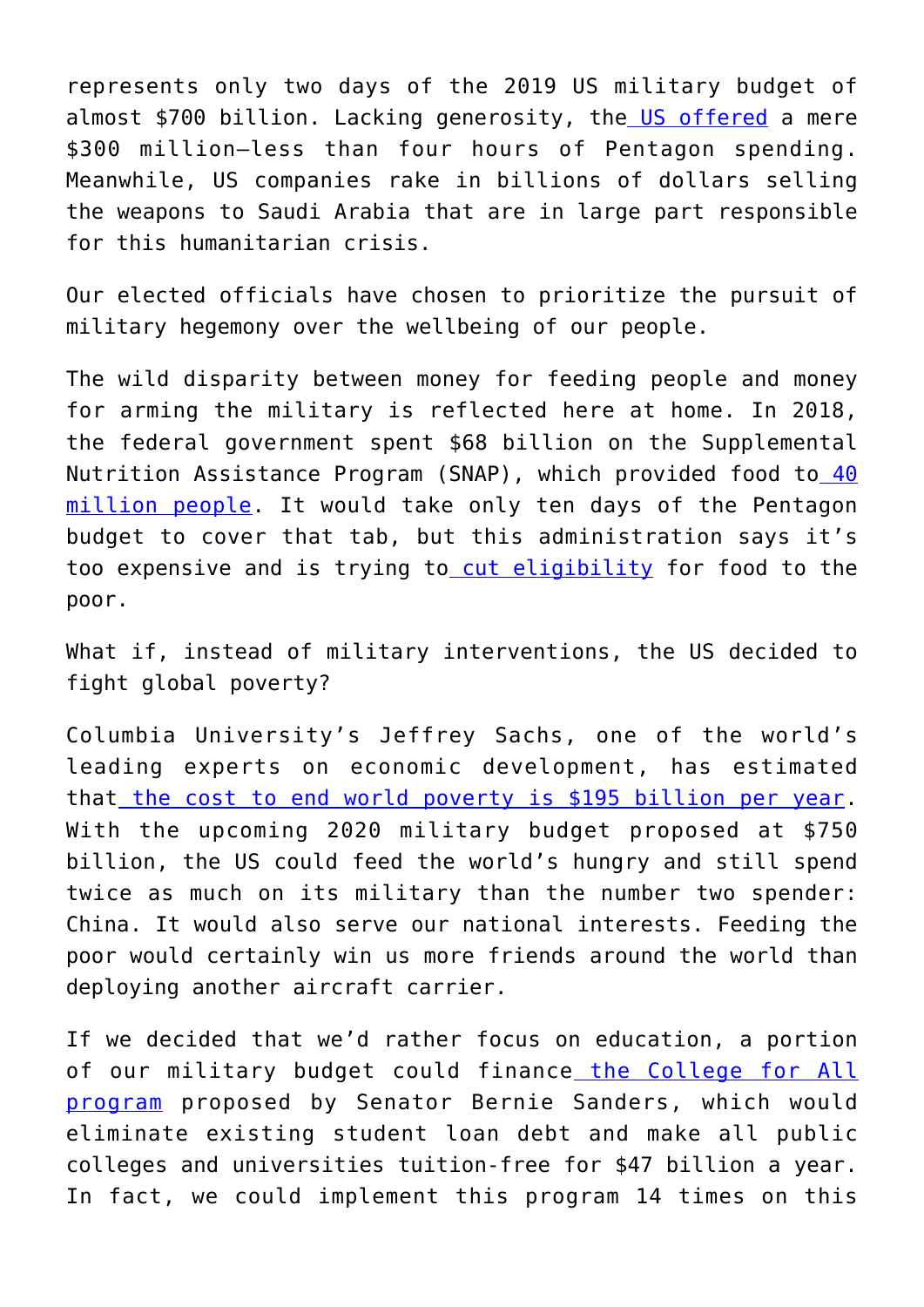year's military budget alone. Despite this reality, as weapons manufacturers get [billions in handouts and contracts with the](https://in.reuters.com/article/lockheed-defense/pentagon-awards-lockheed-24-billion-contract-for-f-35-spare-parts-idINKCN1VD2I2) [US military,](https://in.reuters.com/article/lockheed-defense/pentagon-awards-lockheed-24-billion-contract-for-f-35-spare-parts-idINKCN1VD2I2) some of those same educational institutions losing out in the federal budget [are investing their funds](https://www.divestfromwarmachine.org/search_for_funds_by_name) [back into the weapons manufacturers](https://www.divestfromwarmachine.org/search_for_funds_by_name) lobbying to divert public money towards war.

The trend of military spending outpacing the cost of even our most ambitious social programs continues for just about every cause you can name. We could [house every homeless person in](https://slate.com/business/2016/07/its-time-for-universal-housing-vouchers.html) [the country](https://slate.com/business/2016/07/its-time-for-universal-housing-vouchers.html), [give the Department of Transportation a budget](https://www.transportation.gov/sites/dot.gov/files/docs/mission/budget/304476/508dotbh2019-b.pdf) [nine times as large as its current one,](https://www.transportation.gov/sites/dot.gov/files/docs/mission/budget/304476/508dotbh2019-b.pdf) or vastly expand programs like Medicare and Medicaid. Every dollar of public money that goes to finance US militarism abroad is a dollar that could go to fighting hunger, homelessness, or climate change.

Our elected officials have chosen to prioritize the pursuit of military hegemony over the wellbeing of our people. What's more, they treat military spending as an inevitability while programs that might improve the lives of students in crippling education debt or the sick in crippling medical debt are portrayed as luxuries. Advocates for Medicare for All and the Green New Deal must constantly justify their high price tags for saving lives and our planet, while the military receives an ever-growing check to destroy them.

In 1953, President Dwight D. Eisenhower gave [a profound speech](https://harpers.org/blog/2007/11/eisenhower-on-the-opportunity-cost-of-defense-spending/) about grotesque spending on weapons. "Every gun that is made, every warship launched, every rocket fired signifies, in the final sense, a theft from those who hunger and are not fed, those who are cold and are not clothed. This world in arms is not spending money alone. It is spending the sweat of its laborers, the genius of its scientists, the hopes of its children."

As he was about to leave office in 1961, he [issued a warning](https://en.wikipedia.org/wiki/Eisenhower%27s_farewell_address) against "the acquisition of unwarranted influence, whether